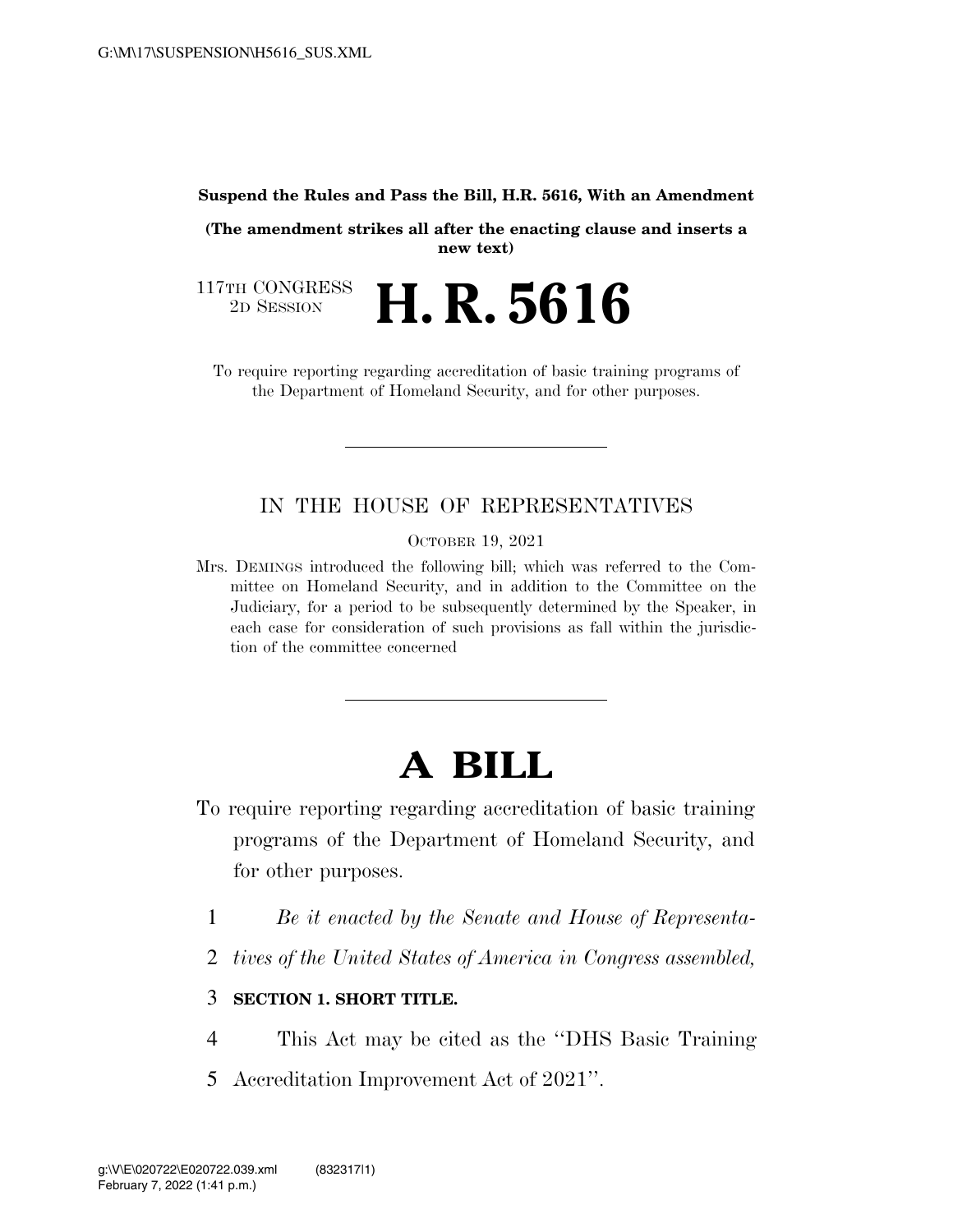| 1              | SEC. 2. REPORTING ON BASIC TRAINING PROGRAMS OF       |
|----------------|-------------------------------------------------------|
| 2              | THE DEPARTMENT OF HOMELAND SECURITY.                  |
| 3              | (a) ANNUAL REPORTING.—                                |
| $\overline{4}$ | $(1)$ In GENERAL.—Not later than 90 days after        |
| 5              | the date of the enactment of this Act and annually    |
| 6              | thereafter, the Secretary of Homeland Security shall  |
| 7              | report to the relevant congressional committees on    |
| 8              | the accreditation status for each basic training pro- |
| 9              | gram within the Department of Homeland Security,      |
| 10             | including information relating to the following:      |
| 11             | (A) The date on which each such program               |
| 12             | achieved initial accreditation, or in the case of     |
| 13             | a program that is not currently accredited, the       |
| 14             | reasons for not obtaining or maintaining ac-          |
| 15             | creditation, the activities, if any, taken to         |
| 16             | achieve accreditation, and an anticipated             |
| 17             | timeline for accreditation of such program.           |
| 18             | (B) The date each such program most re-               |
| 19             | cently received accreditation or reaccreditation,     |
| 20             | if applicable.                                        |
| 21             | (C) Each such program's anticipated ac-               |
| 22             | ereditation or next reaccreditation date.             |
| 23             | (D) The name of the accreditation man-                |
| 24             | ager for each such program.                           |
| 25             | (2) TERMINATION OF REPORTING REQUIRE-                 |
| 26             | MENT.—Annual reports under paragraph (1) shall        |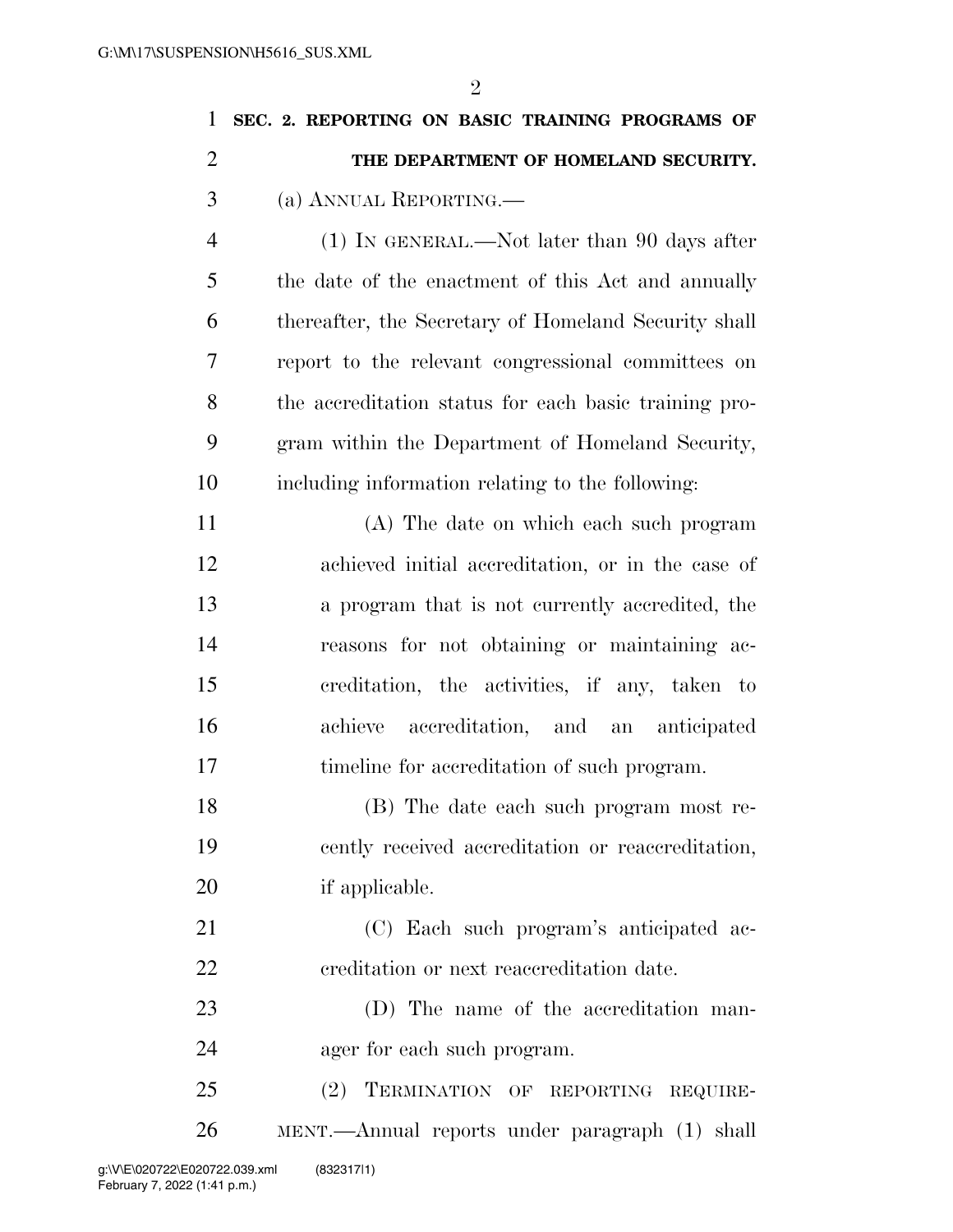| $\mathbf{1}$   | terminate when all basic training programs of the     |
|----------------|-------------------------------------------------------|
| $\overline{2}$ | Department of Homeland Security are accredited.       |
| 3              | (b) LAPSE IN ACCREDITATION.—                          |
| $\overline{4}$ | (1) IN GENERAL.—If a basic training program           |
| 5              | of the Department of Homeland Security loses ac-      |
| 6              | creditation, the head of the relevant component of    |
| 7              | the Department shall notify the Secretary of Home-    |
| 8              | land Security not later than 30 days after such loss. |
| 9              | (2) NOTICE TO CONGRESS.—Not later than 30             |
| 10             | days after receiving a notification pursuant to para- |
| 11             | graph (1), the Secretary of Homeland Security shall   |
| 12             | notify the relevant congressional committees of the   |
| 13             | lapse in accreditation at issue, the reason for such  |
| 14             | lapse, and the activities underway and planned to re- |
| 15             | gain accreditation.                                   |
| 16             | (c) DEFINITIONS.—In this section:                     |
| 17             | ACCREDITATION.—The term "accredita-<br>(1)            |
| 18             | tion" means the recognition by a board that a basic   |
| 19             | training program is administered, developed, and de-  |
| 20             | livered according to an applicable set of standards.  |
| 21             | (2) ACCREDITATION MANAGER.—The term "ac-              |
| 22             | creditation manager" means the individual assigned    |
| 23             | by the component of the Department of Homeland        |
| 24             | Security to manage accreditation activities for a     |
| 25             | basic training program.                               |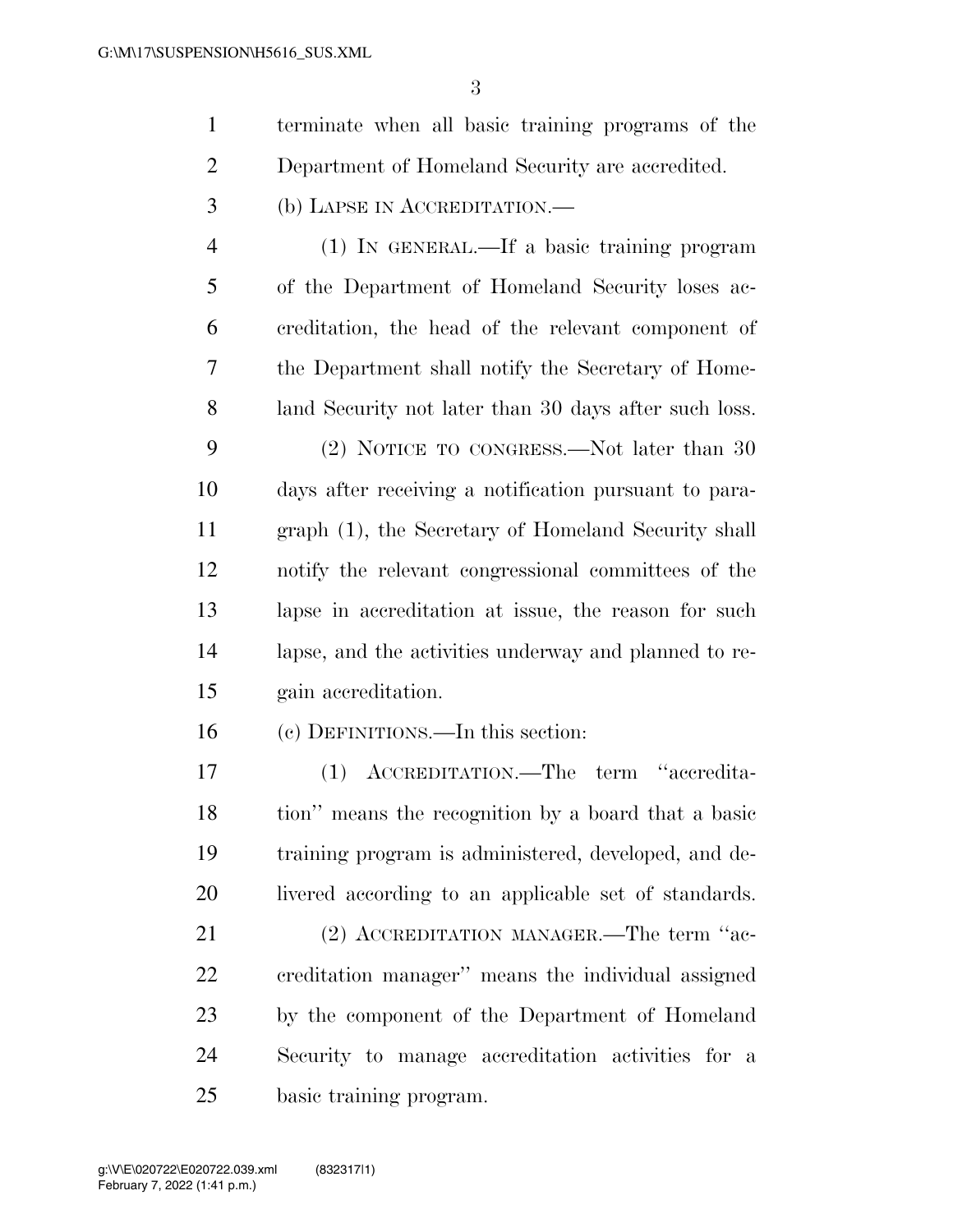(3) BASIC TRAINING PROGRAM.—The term ''basic training program'' means an entry level pro- gram of the Department of Homeland Security that is transitional to law enforcement service, provides training on critical competencies and responsibilities, and is typically a requirement for appointment to a law enforcement service job or job series.

 (4) REACCREDITATION.—The term ''reaccredi- tation'' means the assessment of a basic training program after initial accreditation to ensure the con- tinued compliance with an applicable set of stand-ards.

 (5) RELEVANT CONGRESSIONAL COMMIT- TEES.—The term ''relevant congressional commit- tees'' means the Committee on Homeland Security and the Committee on the Judiciary of the House of Representatives and the Committee on Homeland Security and Governmental Affairs and the Com-mittee of the Judiciary of the Senate.

## **SEC. 3. RESEARCH AND DEVELOPMENT.**

 The Under Secretary for Science and Technology of the Department of Homeland Security shall carry out re- search and development of systems and technologies to en- hance access to training offered by the Federal Law En-forcement Training Centers to State, local, Tribal, and